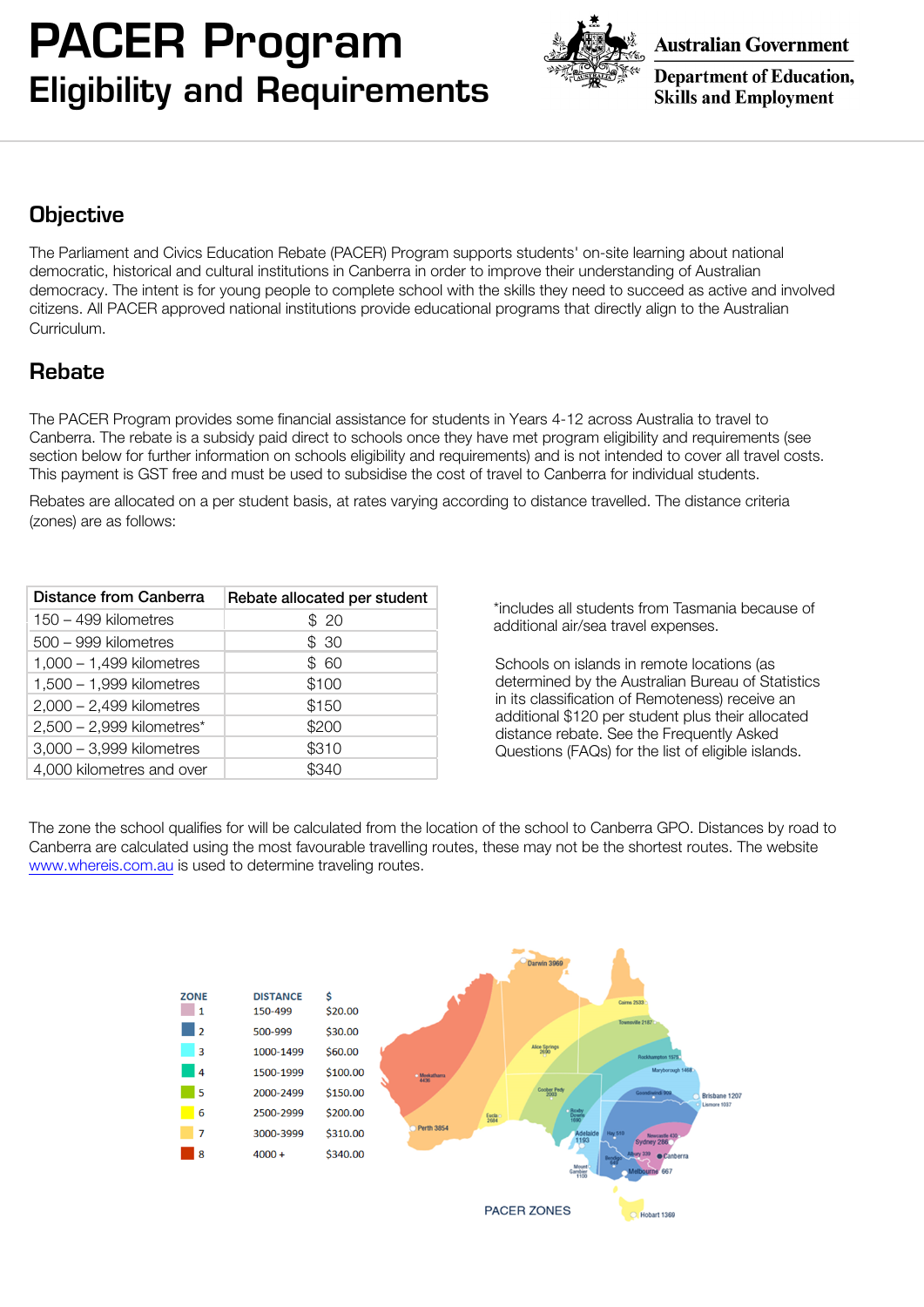# PACER Program Eligibility and Requirements



**Australian Government** 

**Department of Education, Skills and Employment** 

## **Eligibility**

To be eligible for the rebate, students must be enrolled with a school (that is a registered education provider) 150 kilometres or more away from the Canberra GPO. Students must also be part of a school excursion group whose principal purpose for travelling to Canberra is to enhance student learning in civics and citizenship that aligns with the Australian Curriculum.

School groups whose principal purpose for visiting the National Capital is to engage in sporting or social activities are NOT eligible for funding.

A student is only eligible for the rebate once per calendar year and the onus is on the school to ensure that each student for whom the funding is claimed has not, to the best of the school's knowledge, received the rebate previously.

Funding will be available to students in Years 4-12 only. Teachers or other adults accompanying the students are not eligible for a rebate.

To be eligible for the rebate, prior approval must be obtained by the school. Schools are responsible for submitting an application for their students attending the excursion at least three weeks (3) prior to the start date of the excursion. Schools which have late applications rejected may seek a review by the Australian Government Department of Education, Skills and Employment.

On approval of the application, schools will be provided additional paperwork to complete and return post excursion. This includes a visitation form, which must be stamped for each school group by each institution visited. The paperwork required, after the excursion is completed, must be returned within six (6) weeks. This includes stamped visitation forms, bank details, civics and citizenship education resources and acknowledgement of the rebate funding to be reported in the schools newsletter.

#### **Requirements**

#### To qualify for PACER, a school excursion is required to visit three of the four mandatory national institutions. These are:

- Parliament House (including taking a guided educational tour, and wherever possible, participating in a Parliamentary Education Office Program and meeting their local Member/Senator);
- the **Australian War Memorial** (including booking an education program or self quided tour);
- the Museum of Australian Democracy and/or the National Electoral Education Centre (including booking into an education program offered).

In the event that a mandatory institution is fully booked, we require evidence of this in writing, then a school can request to attend one of the following non-mandatory national institutions:

- Government House
- High Court of Australia
- National Archives of Australia
- National Portrait Gallery
- National Museum of Australia

School excursion groups are encouraged to visit other national civic institutions whilst in Canberra. Further information on the bookings process and PACER programs relevant at each institution can be found [here](https://www.pacer.org.au/national-institutions/mandatory-attractions/).

Schools must ensure:

- Approved PACER education programs are pre-booked (check with each institution) and details of the schools' civics and citizenship education unit are provided. This should include the use of current civics and citizenship education resources prior and post visit;
- Rebate funding provided and activities undertaken are reported in the school newsletter or equivalent ([sample template](https://www.pacer.org.au/wp-content/uploads/2019/07/NEW-PACER-Newsletter-Info-sample.pdf) available);
- Funds are used to subsidise students PACER excursion travel costs (including meals and accommodation); and
- The paperwork provided on approval of the PACER application is completed and returned within six (6) weeks of the<br>excursion (includes any school holiday period within the 6 weeks). In some circumstances, late application considered by the Australian Government Department of Education, Skills and Employment.

Schools are encouraged to apply early, as applications for funding will be dealt with in order of receipt. There is a limited amount of funding available for PACER excursions each year so applying as early as possible will help ensure access to funding as funds are less likely to have been exhausted. A waiting list is created in the case of cancellations, should funding be expended